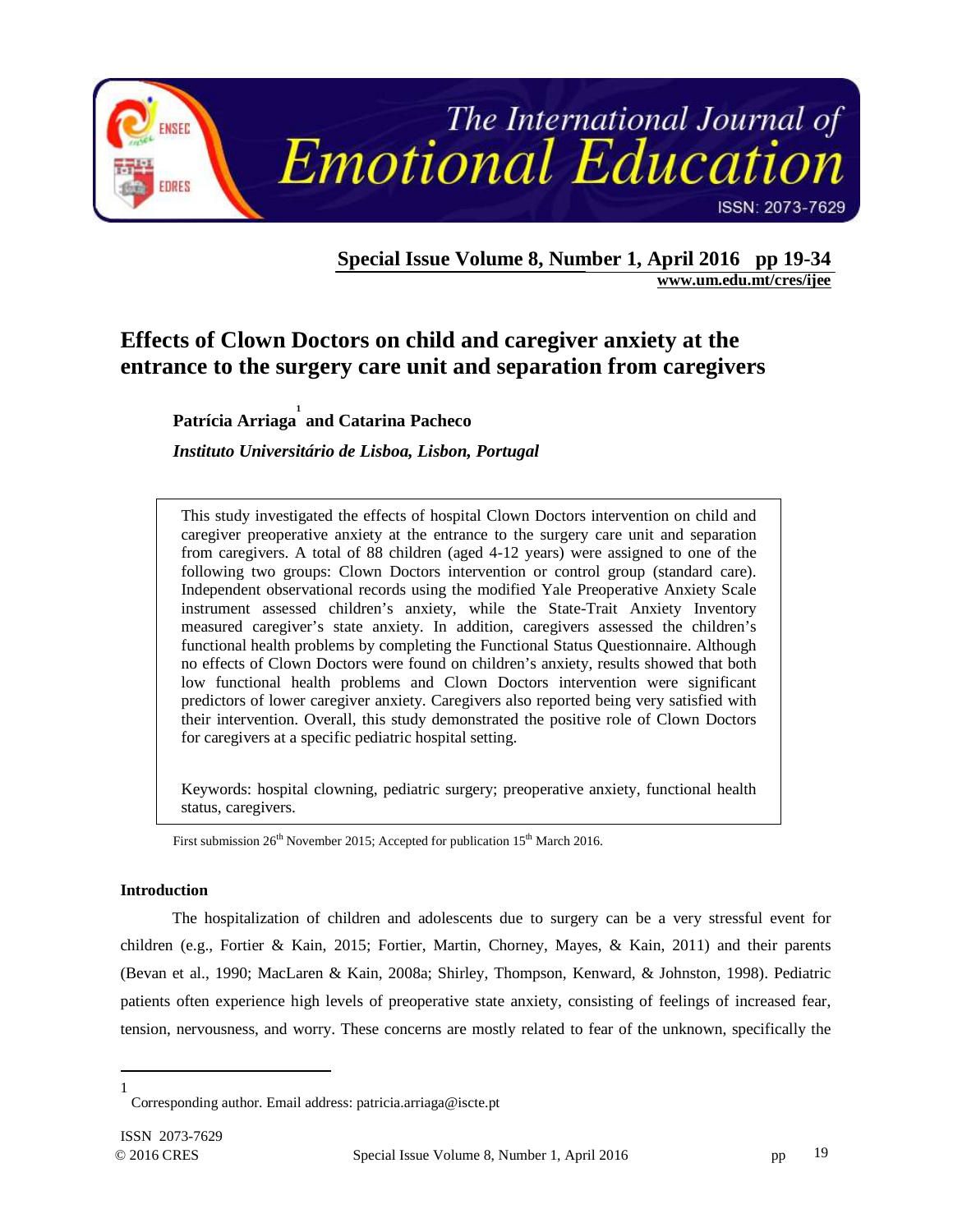hospital setting, fear of complications from the medical intervention, the loss of autonomy and separation from caregivers (Fernandes & Arriaga, 2010; Fernandes, Arriaga, & Esteves, 2015; LeRoy et al., 2003; Quiles, Ortigosa, Méndez, & Pedroche, 2000). These negative effects can be externalized through several emotional and behavioral responses, which can have negative impacts in the short, medium and long-term (Caldas, Pais-Ribeiro, & Carneiro, 2004). These impacts can vary in how and when they are manifested, including resistance to treatment, reduced cooperation and avoidance of interactions with the healthcare professionals (Li & Lam, 2003), more difficulties in post-surgical recovery, delirium, and other postoperative symptoms (e.g., enuresis, apathy, sleep disturbances, pain) that may occur during hospitalization or after discharge (Chieng, Chan, Klainin-Yobas, & He, 2014; Kain, Caldwell-Andrews, Maranets, et al., 2004; Kain, Mayes, Caldwell-Andrews, Karas, & McClain, 2006). The result is that these problems can create a chronic habit of poor response to medical care or extend the need for treatment through longer hospital stays or more outpatient treatment.

One of the most common procedures used to prevent or manage children's preoperative anxiety and ease anesthesia induction is the administration of sedative premedication (e.g., midazolam, melatonin, droperidol), which has been found to be effective in decreasing the level of anxiety in pediatric patients who undergo general surgery (Gitto et al., 2015; O'Sullivan & Wong, 2013). However, because the use of sedation may provoke a plethora of side effects (e.g., ataxia, drowsiness, confusion) (LeRoy et al., 2003) including child apprehension and rejection (Golden et al., 2006), several non-pharmacological interventions have been tested to relieve preoperative anxiety. Among these, we highlight the importance of psycho-educational preparation of children and parents for surgery (Fernandes et al., 2015; Fernandes, Arriaga, & Esteves, 2014; Fortier et al., 2015), and specific cognitive and behavioral interventions, such as the use of shaping (MacLaren & Kain, 2008b), suggestion methods (Fortier et al., 2010), and distraction or refocusing techniques. Distraction, for instance, can be facilitated by playing with toys (Golden et al., 2006), video games (Patel et al., 2006), watching videos (Kerimoglu, Neuman, Paul, Stefanov, & Twersky, 2013; Kim, Jung, Yu, & Park, 2015), or through the use of humor (Berger, Wilson, Potts, & Polivka, 2014). Therapeutic play intervention (Chetta, 1981; William Li, Lopez, & Lee, 2007), biofeedback techniques (Campbell, Clark, & Kirkpatrick, 1986), music-assisted relaxation (Robb, Nichols, Rutan, Bishop, & Parker, 1995) and interactive music therapy (Kain, Caldwell-Andrews, Krivutza, et al., 2004) have also been used to reduce child preoperative anxiety. However, not all seem to have the same effectiveness, and many are influenced by various factors, including the person doing the intervention, the timing and setting in which the intervention takes place. For example, Kain and colleagues (2004) have found that interactive music therapy did not reduce child anxiety during the induction of anesthesia, compared to premedication sedation. However, upon separation and admission to the operating room, children's anxiety was dependent on the therapist.

One special group of performing artists that work currently in many hospital pediatric wards is the Clown Doctors (CD). CD began their activity in 1986 in the United States, but nowadays several CD organizations have spread around the world. The majority of such organizations include professional artists who receive specialized training to work in hospital settings. CD often use several of the above nonpharmacological and interactive strategies (e.g., distraction, humor, play, music) with the goal of increasing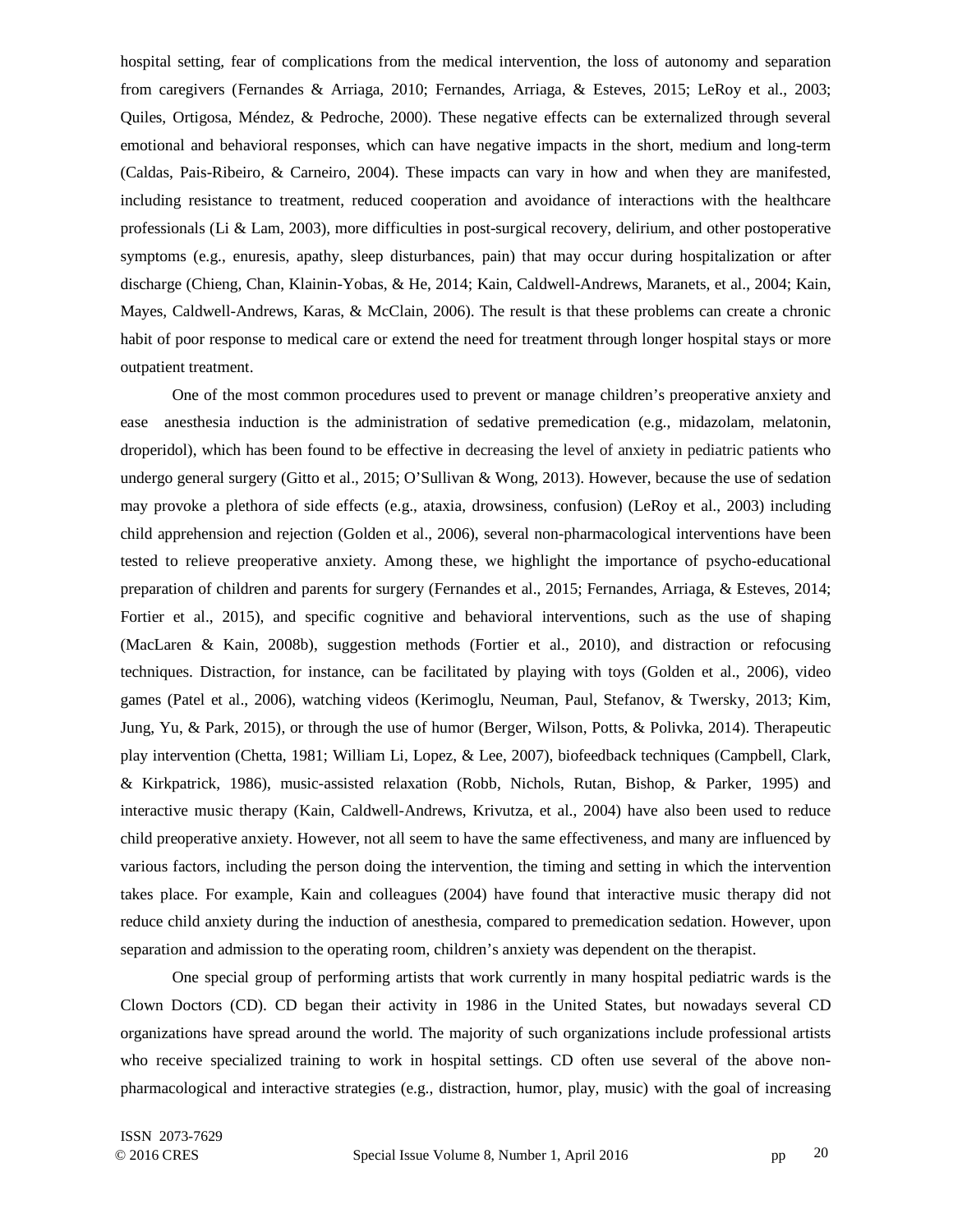the well-being of child patients, but also of parents and hospital staff. However, only recently have the effects of CD intervention been empirically examined. The results so far are promising. Most of the experimental studies that have examined the impact of the CD highlighted their positive effects in decreasing children's preoperative anxiety (Dionigi, Sangiorgi, & Flangini, 2014; Fernandes & Arriaga, 2010; Golan, Tighe, Dobija, Perel, & Keidan, 2009; Messina et al., 2014; Vagnoli, Caprilli, & Messeri, 2010; Vagnoli, Caprilli, Robiglio, & Messeri, 2005), reducing children's worries about surgery and hospitalization (Fernandes & Arriaga, 2010), providing children a better adjustment to the situation (Dionigi et al., 2014) and increasing child psychological well-being (Pinquart, Skolaude, Zaplinski, & Maier, 2011).

Experimental evidence also indicates that CD may decrease parental anxiety (Agostini, Monti, Neri, Dellabartola, de Pascalis, & Bozicevic, 2014; Dionigi et al., 2014; Fernandes & Arriaga, 2010; Vagnoli et al., 2005). However, some studies have reported non-significant effects of the CD intervention on children's anxiety (Meisel et al., 2010) and on parental anxiety (Golan et al., 2009; Vagnoli et al., 2010). There are also important differences between the studies of CD regarding the place in which the CD intervention takes place, suggesting that some conditions may be more appropriate for the activity of the CD. For example, Golan and colleagues (2009) examined the effects of CD on children (aged 3-8 years) undergoing general anesthetic during elective surgery. Specifically, they videotaped children as they were entering the surgical suite. The control group received neither CD nor premedication; another underwent sedative premedication; and the third received CD intervention in three different settings: the preoperative holding area, at the entrance to the operating room, and during application of the anesthesia mask. They found that CD intervention in the holding area was more effective than sedative premedication and control groups in lowering children's preoperative anxiety, but it did not result in greater effectiveness than sedative premedication when children entered the operating room (although it was more effective than no intervention). Furthermore, no differences between the three condition groups were found upon application of the anesthesia mask. Results of CD on parental state anxiety were also not found in this study.

Messina and colleagues (2014) analyzed the effects of CD in pediatric patients, aged 5-12 years, at two different locations: waiting room and anesthesia induction room. Children's anxiety was significantly lower in the CD group while they were in the waiting room, but no significant differences between the experimental and control groups were found during the induction of anesthesia. Distinct results were found in other studies, in which the effects of the CD in reducing preoperative anxiety were higher during the induction of anesthesia, but no effects were found during their intervention at the waiting room (Vagnoli et al., 2005, 2010). Vagnoli and colleagues' (2010) study measured preoperative anxiety in 5–12 year old children scheduled for minor surgery, and the CD intervention was compared to a premedication group and to a control group. Preoperative anxiety was measured in two settings: waiting room and induction room. Results in the induction room indicated a significantly lower level of children's anxiety in the CD group compared to both the premedication group and the control group; however, in the waiting room, no significant group differences were found. In addition, the study found no significant effects of CD on parental anxiety.

Other studies have measured the impact of CD using other measures besides anxiety. Pinquart and colleagues (2011), for example, have found an increase in pediatric patients' (aged 6-14 years) self-report and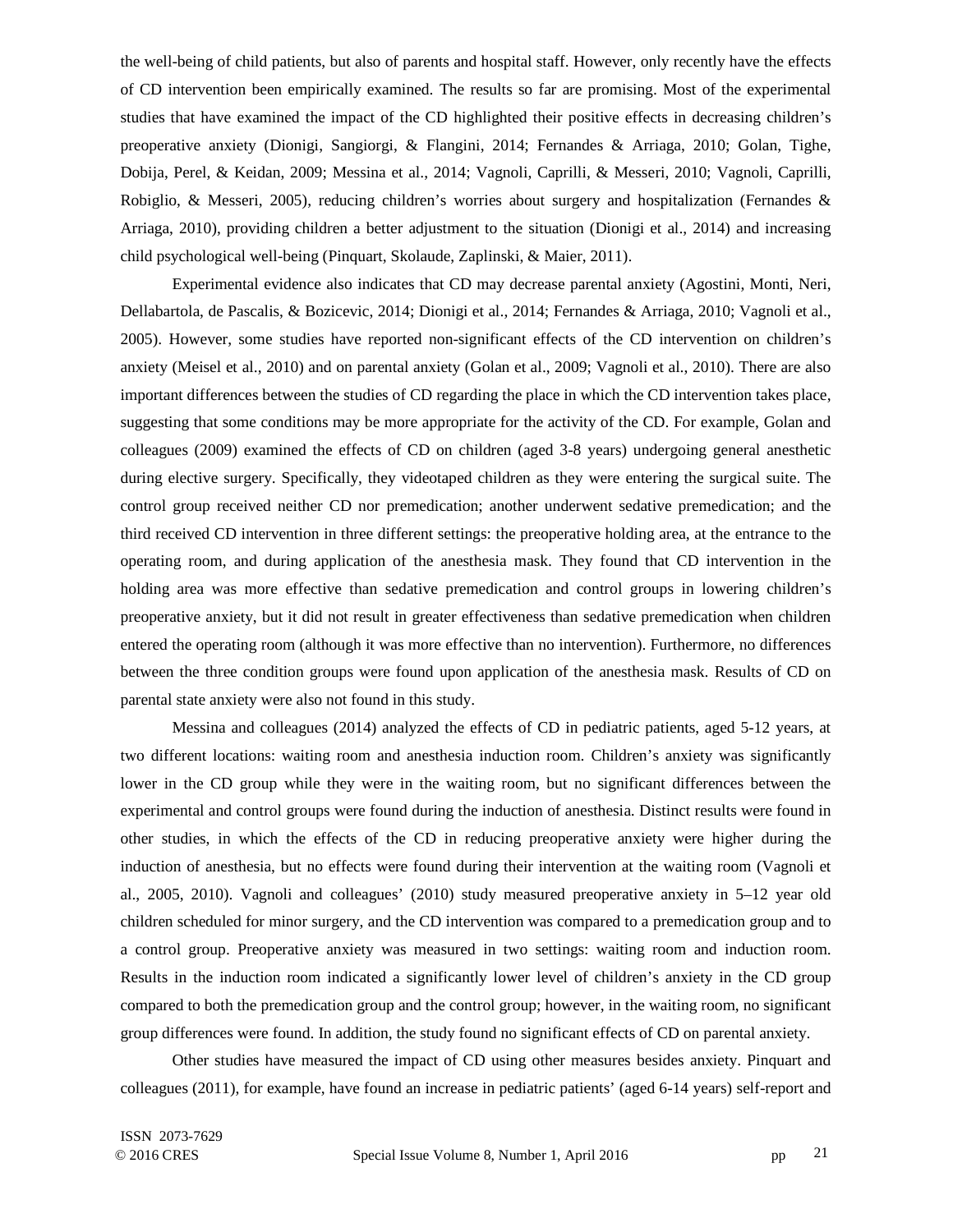parent-report of psychological well-being immediately after the CD visit (compared to a no-visit control group). However, after four hours, the significant effects of the visit disappeared. In addition, no effects were found on perceived physical well-being of the children. Fernandes and colleagues (2010) found positive effects of CD intervention on children's worries about surgery and hospitalization while the children were in the waiting room.

Besides the effects of non-pharmacological interventions, various reports have documented other variables that may predict child preoperative anxiety, including past hospitalization or surgical experience, age, gender, and parental anxiety (Dahlquist et al., 1986; Kain et al., 2007; Kain, Mayes, OConnor, & Cicchetti, 1996). In addition, several authors emphasized the importance of evaluating the functional health status before surgery (Cote, Lerman, & Anderson, 2013). Measures designed to assess the impact of children's functioning status are often reported in studies focusing on specific chronic diseases (e.g., congenital heart disease) (Larsen et al., 2010; McCrindle et al., 2014), but rarely used in other minor clinical conditions scheduled for elective surgery. Nevertheless, given that prior manifestation of maladaptive functional behaviors can increase the risk for lower child adjustment to hospitalization and invasive procedures (Hagglof, 1999), we considered that the preoperative functioning status of the child may play an important role in predicting both children's and caregiver's anxiety.

The main objective of this study is to analyze the impact of Clown Doctors on children's and caregiver's preoperative anxiety during the separation from the caregiver and entrance to the surgery care unit. To our best knowledge, this is to date the only study investigating the role of CD when the child is separated from the caregivers. For this purpose, we evaluated the CD intervention using child observational records of their levels of anxiety. Caregiver's state anxiety was also collected by means of self-report. In addition, information regarding the functioning health status of the child during the two days before surgery was analyzed to determine whether it would predict both child and caregiver's preoperative anxiety. We expected that the CD intervention would lead to lower levels of preoperative state anxiety compared to the control group (i.e., standard care) for both children (H1) and their caregiver (H2). In addition, we also expected that high display of functional problems during the days preceding surgery would be positively correlated to child preoperative anxiety (H3) and to levels of caregiver's state anxiety (H4). Finally, we were interested in analyzing whether the influence of the CD intervention would still be a significant predictor of children's and caregiver's state anxiety, after controlling for the contribution of the other baseline variables (demographic and clinical).

# **Method**

### *Participants*

Eighty eight children (67% male), who underwent elective general surgery, and their caregivers (78% mothers), participated in the study. The children ranged in age from 4 to 12 years ( $M_{\text{age}}$ = 7.27  $\pm$  2.30), while caregiver's age ranged from 24-63 years ( $M_{\text{age}} = 38.88 \pm 6.93$ ). The majority of the children underwent surgery for the first time (56.3%), but more than half had previous experience with hospitalization (58%) due to the experience of a family member or close associate. Most of the children were also scheduled to receive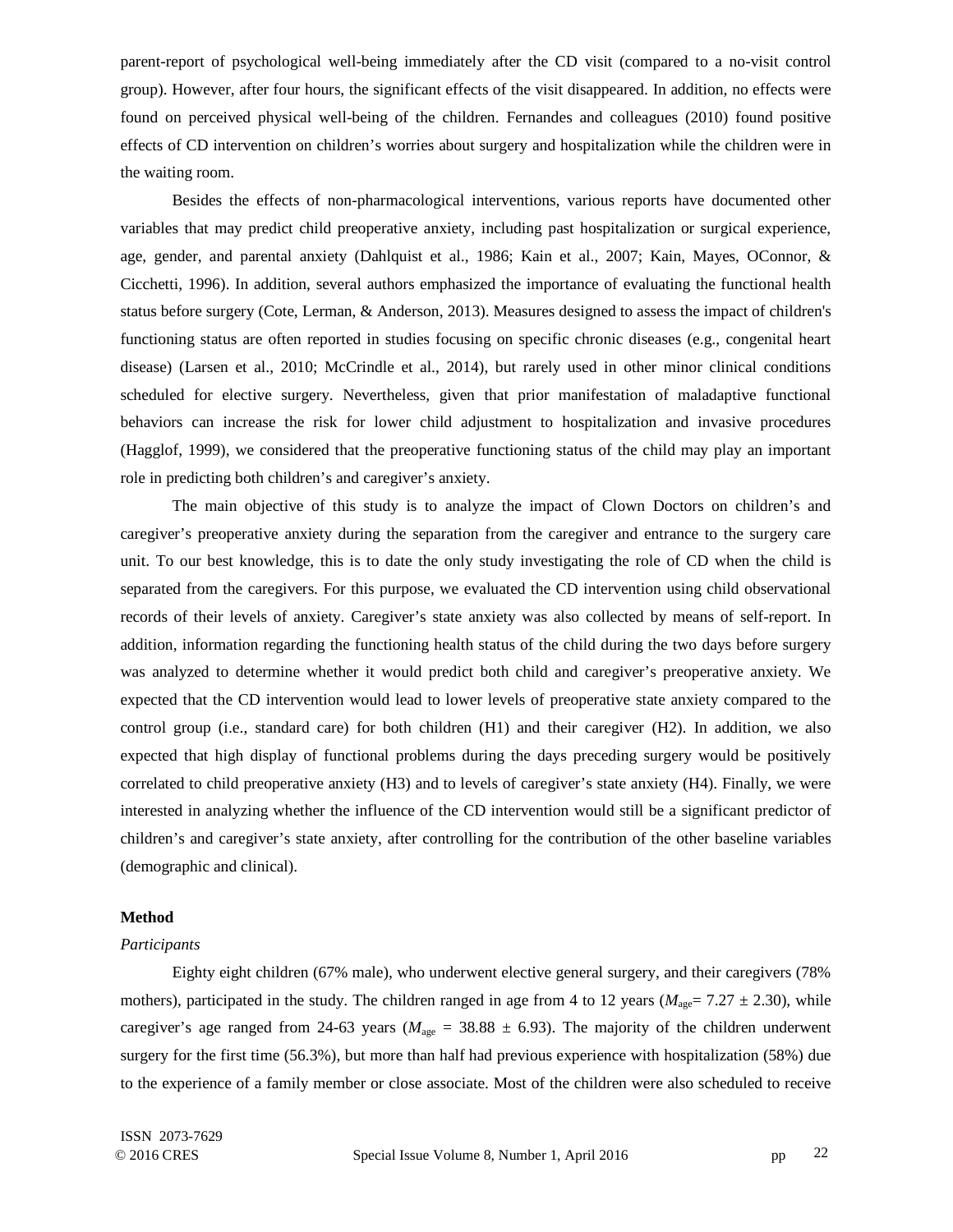ambulatory care, i.e., outpatient surgery (78.4%), involving minor or intermediate procedures*.* However we had 19 children who received inpatient care, i.e., a stay in the hospital for more than 24 hours. Table I displays demographic and clinical information as a function of groups, including the wide variety of surgical procedures. Exclusion criteria [1] were as follows: pediatric patients who fall outside the age range (4-12 years) or had developmental delays; caregivers who had difficulty in understanding the language or the meaning of the questions.

Participants were assigned to one of two groups: the CD Group (i.e., a clown interacted with the children who were accompanied by the caregiver)  $(n = 44)$  or a Control Group (i.e., the children were only accompanied by the caregiver)  $(n = 44)$ . The assignment was dependent on the day of the availability of the CD and it was necessary that their intervention would occur on distinct days from the control group to avoid children and caregiver awareness of different treatments. Thus, a quasi-experimental design was chosen to control threats to the interval validity of the study such as cross-contamination between the treatment and control group, compensatory equalization of treatments, or resentful demoralization.

|                                                        | <b>Clown Doctors</b> | Control          | Total            |  |  |
|--------------------------------------------------------|----------------------|------------------|------------------|--|--|
|                                                        | $(n = 44)$           | $(n = 44)$       | $(n = 88)$       |  |  |
| Child's age (4-12 years)                               | $6.82 \pm 1.97$      | $7.73 \pm 2.53$  | $7.27 \pm 2.30$  |  |  |
| Child's gender                                         |                      |                  |                  |  |  |
| Female                                                 | 10(22.7%)            | 19 (43.2%)       | 29 (33%)         |  |  |
| Male                                                   | 34 (77.3%)           | 25 (56.8%)       | 59 (67%)         |  |  |
| Children with a history of<br>previous hospitalization | 27 (61.4%)           | 24 (54.5%)       | 51 (58%)         |  |  |
| Children with a history of<br>previous surgery         | 18 (41.9%)           | 20 (45.5%)       | 38 (43.7%)       |  |  |
| Child's functional status                              | $.54 \pm .50$        | $.55 \pm .49$    | $.55 \pm .49$    |  |  |
| Type of Care                                           |                      |                  |                  |  |  |
| Outpatient/Ambulatory                                  | 34 (77.3%)           | 35 (79.5%)       | 69 (78.4%)       |  |  |
| Inpatient                                              | 10(22.7%)            | 9(20.5%)         | 19 (21.6%)       |  |  |
| Caregivers                                             |                      |                  |                  |  |  |
| Mother                                                 | 34 (77.3%)           | 35 (79.5%)       | 69 (78.4%)       |  |  |
| Father                                                 | 9(20.5%)             | 9(20.5%)         | 18 (20.5%)       |  |  |
| Grandmother                                            | $1(2.3\%)$           | $\Omega$         | $1(1.1\%)$       |  |  |
| Caregiver's age (years)                                | $39.68 \pm 7.09$     | $38.07 \pm 6.74$ | $38.88 \pm 6.93$ |  |  |
| Caregiver's educational level                          |                      |                  |                  |  |  |
| $\langle$ High school                                  | 34 (77.3%)           | 31 (72.1%)       | 65 (74.7%)       |  |  |
| > High school (bachelor's or<br>higher degree)         | 10(22.7%)            | 12(27.9%)        | 22(25.3%)        |  |  |

**Table I. Demographic characteristics and clinical baseline indicators of the total sample by group conditions** 

*Notes*. Values are mean  $\frac{1}{x}$  standard deviation or *n* (% within group conditions and overall). Procedures for outpatient care included: Circumcision/hypospadias repairs; Skin/subcutaneous lesion excision; Inguinal/umbilical/femoral hernia repair; Tonsillectomy and/or adenoidectomy; Excision of varicocele; Orchidopexy; Diagnostic acts in muscle/tendon/fascia/synovial bag; Closure of branchial cleft fistula; Excision of pilonidal cysts and sinuses; Excision of preauricular sinus; Excision of thyroglossal duct cyst (Sistrunk); Exploration of tendon sheath of hand; Insertion of tibial and peroneo epiphysis; Local excision or destruction of articular lesion; Removal of implant/prosthesis (radius/ulna or humeral); Tenotomy; Tumor excision; Tympanostomy tube removal; Urethroplasty; Division of muscle/tendon/fascia of hand; Lingual frenectomy; Myringotomy; Orthoplasty; Removal of implant/prosthesis (radius/ulna or humeral); Urethroplasty; Procedures for inpatient care included: Arthroscopy; Bone Biopsy; Orchidopexy; Laparoscopic cholecystectomy; Operations on the musculoskeletal system; Osteotomy; Excision/destruction of lesion/tissue of bladder; Percutaneous nephrostomy without fragmentation; Circumcision / Hypospadias repairs; Skin/subcutaneous lesion excision; Tenotomy; Tonsillectomy and/or adenoidectomy; Urethroplasty.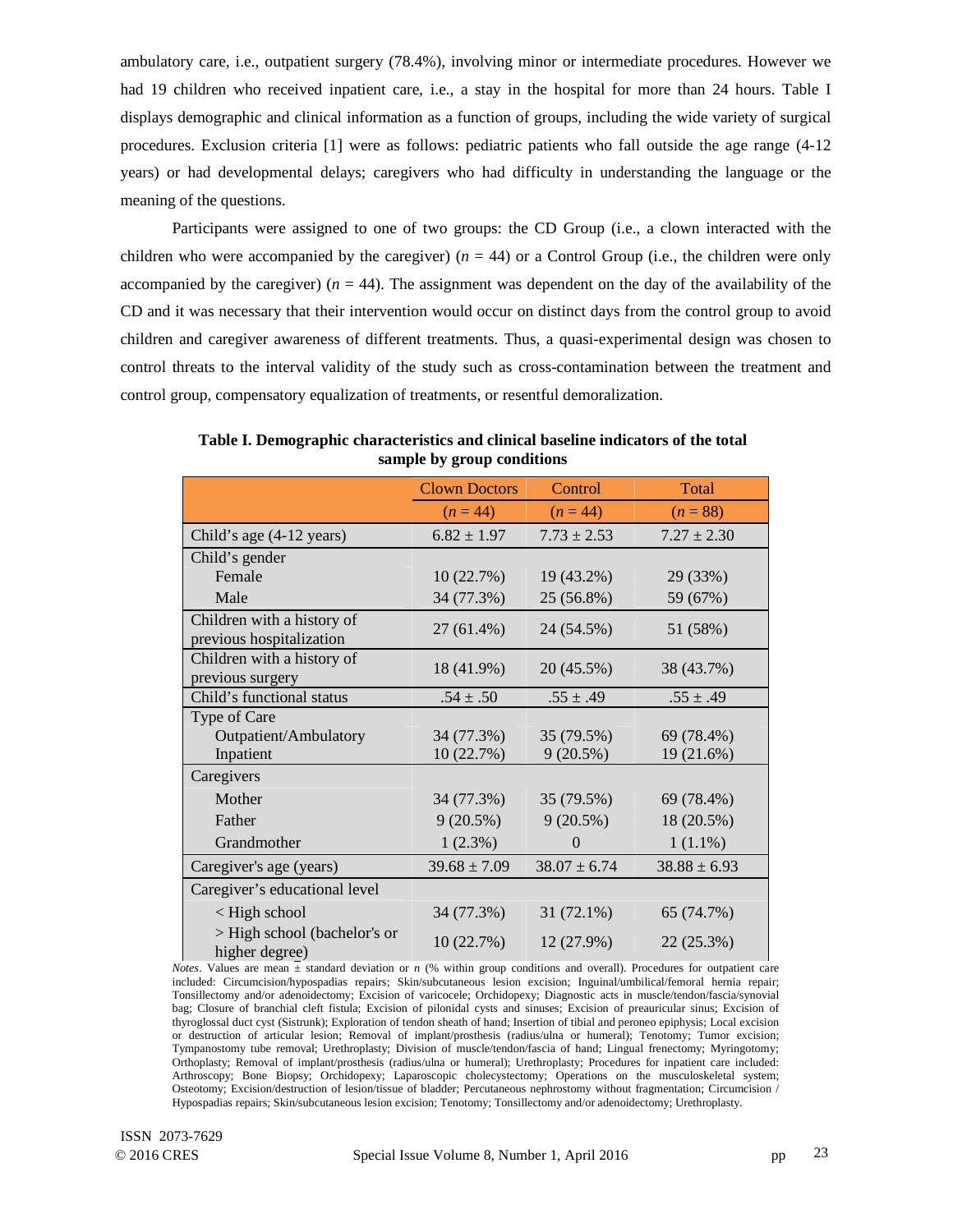### *Measures*

*Socio-demographic and clinical* data included children's and caregiver's age, gender, nationality, previous hospitalization, and previous occurrence of surgery.

*Children's functional status* was assessed using the Functional Status Questionnaire (FSQ) (Lewis, Pantell, & Kieckhefer, 1989).The FSQ contains a selection of 14 items taken from the Functional Status II-R (a 50-item survey) suitable for ages 0 to 16 years. The FSQ was designed to be self-administrated by the caregivers, measuring children's health functions related to basic activities, mental health, social activity, and quality of children's interactions. It provides two scores, one that measures the child's generic functional status (FSQ-G) during the past two weeks, and another that assesses the functional status specifically related to a medical condition (FSQ-S). In our study, we only report the child's general functional problems (FSQ-G) before surgery. Thus, caregivers rated the frequency of their child behaviors in the preceding 'two days before surgery' (*"During the last two days, how often did your child express the following behaviors?*"). Caregivers used a 5-point Likert type scale ranging from 0 (*Never*) to 4 (*Almost always*) to report on each of the 14 items. In the present study, the Cronbach's alpha for FSQ-G was .84, indicative of good reliability.

*Children's Anxiety* was measured using the modified Yale Preoperative Anxiety Scale (m-YPAS) (Kain et al., 1997). This modified version consists of a list of 21 behaviors distributed in five anxiety domains: 'activity' (4 items), 'vocalization' (5 items), 'emotional expressivity' (4 items), 'state of arousal' (4 items) and the 'use of caregivers' (4 items). This observational scale was developed to assess children's preoperative anxiety and has provided good reliability scores. Additionally the tool has concurrent and construct validity for children aged 2-12 years (Kain et al., 1997).It has been also used in previous studies to examine the effects of CD in children's preoperative anxiety (Golan et al., 2009; Messina et al., 2014; Vagnoli et al., 2010; Vagnoli et al., 2005). For the present study, two additional items were added (one item in the emotional expressivity; and another in arousal state) giving a total of 23 items. Because each subscale has different number of items, we followed Kain and colleagues (1997) indications to compute partial weights and then summed all scores making up a total ranging from 0 to 100. Two observers, a psychologist and the caregiver, rated a child's anxiety. Both raters scored the child's levels of anxiety immediately after the child was separated from the caregiver and entered the surgery care unit. Intercoder reliability was calculated using Hayes and Krippendorff (2007) macro for SPSS. Krippendorff's alpha for preoperative anxiety was .67, an acceptable reliability level. An overall mean between the two coders was computed. In the present study, m-YPAS scores ranged from 18 to 63 ( $M = 31.35$ ;  $SD = 11.89$ ) with higher scores indicating high levels of children's preoperative state anxiety.

*Caregiver's State Anxiety* was measured with the State subscale of the State-Trait Anxiety Inventory, Form Y (STAI-Y), originally developed by Spielberger, Gorsuch, Lushene, Vagg, and Jacobs (1983). We used the Portuguese version by Santos and Silva (1997). The state anxiety subscale contains 20 items referring to how the individual feels at the moment, including feelings of tension, nervousness, and worry. It presents a response format with four options ranging from 1 (*not at all*) to 4 (*very much*). Scores can range from 20 to 80, with higher scores indicating higher levels of state anxiety. The STAI is one of most commonly instruments used in research when measuring anxiety in adults and has shown excellent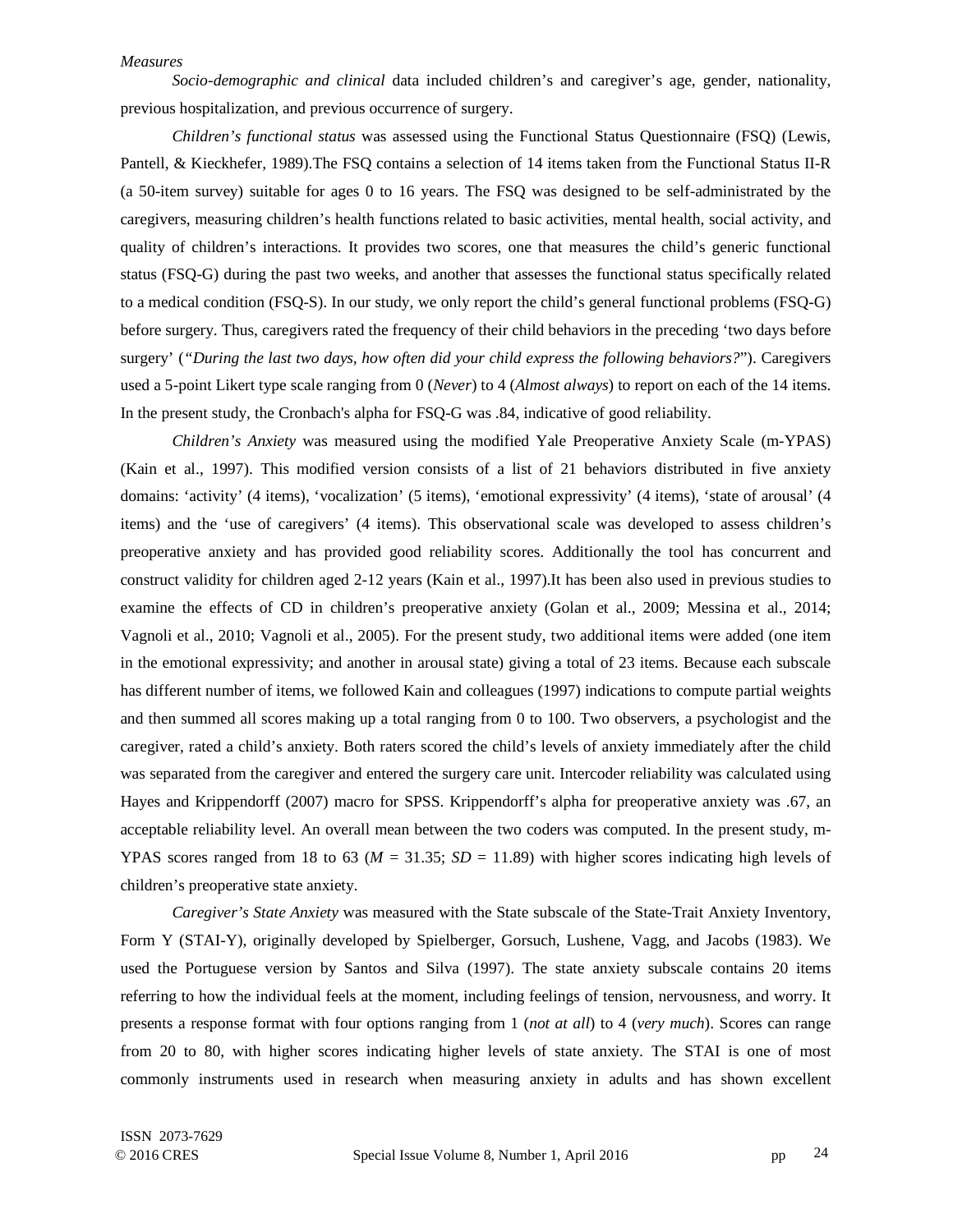psychometric qualities both in the original and the Portuguese versions for different samples (e.g., Silva & Campos, 1998). It has also been frequently used in hospital settings to evaluate the effectiveness of intervention programs in reducing parent's state anxiety levels (Fernandes & Arriaga, 2010; Golan et al., 2009; Vagnoli et al., 2010). In the present study, STAI scores ranged from 20 to 76 (*M* = 42.00; *SD* = 11.11) with higher scores indicating high levels of caregiver's state anxiety. Coefficient alpha was .93; a very high reliability score. Finally, caregivers in the CD group were asked whether the clown intervention had helped them and the child to feel better, and whether they considered their intervention appropriate to the specific context in which occurred. Responses were made on a 6-point scale ranging from 0 (*not at all*) to 5 (*extremely*).

### *Procedure*

The pediatric patients were selected from the surgery unit schedule, based on the criteria for inclusion in the study. The CD intervention occurred during the child's separation from the caregivers at the entrance of the surgical care unit. Because in this particular setting children were already pre-medicated with oral midazolam combined with droperidol (0.2 ml/Kg was administrated 30 min before the surgery), CD activities were adjusted to reduce the emotional arousal states of the child. Thus, the CD costume used subtle make-up, the same medical scrubs as any other medical personnel (e.g., medical white gowns, protective covers on the shoes to help prevent contamination), but nevertheless some clown accessories (e.g., red nose, large glasses) and tools, such as a viola to play music, were used. Although CD often work in pairs, for this study only one clown interacted with the patients because of the small environment in which the interaction took place. The clown accompanied the child until the entrance of the surgery care unit with the caregiver. At this specific location the clown stayed with the child and the caregivers between 3 to 15 minutes. Then, the child was separated from the caregivers and taken by the CD and a nurse to the entrance of the operating room. To avoid interference during child-caregiver's interaction, the completion of the questionnaires took place in the waiting room, after the child went inside the surgery unit. The questionnaire explored socio-demographic and clinical data; the child's functional health status and anxiety; and the caregiver's own state anxiety. The caregiver and child reunited after surgery, when the child was taken to the recovery room. For 17 children (37.6%) of the CD group, the clown stayed in the recovery room with the caregiver and played soft music.

## **Results**

#### *Preliminary Analyses*

To analyze whether the baseline characteristics of the sample were comparable between the two groups, we used *Fisher's exact tests* for *dichotomous variables,* Chi-square tests for categorical variables with more than two levels, and t-student tests for continuous variables. The socio-demographic characteristics were comparable between the two groups with reference to the distribution of the children's age ( $t(86) = -1.88$ ,  $p=$ .063) and gender (Fisher's exact test,  $p = .069$ ), and the caregiver's age ( $t(86) = 1.09$ ,  $p = .227$ ) and level of education (Fisher's exact test, *p*= .628). Groups were also similar regarding children's prior history with hospitalization (Fisher's exact test, *p*= .666), surgery (Fisher's exact test, *p*= .83), and type of surgery care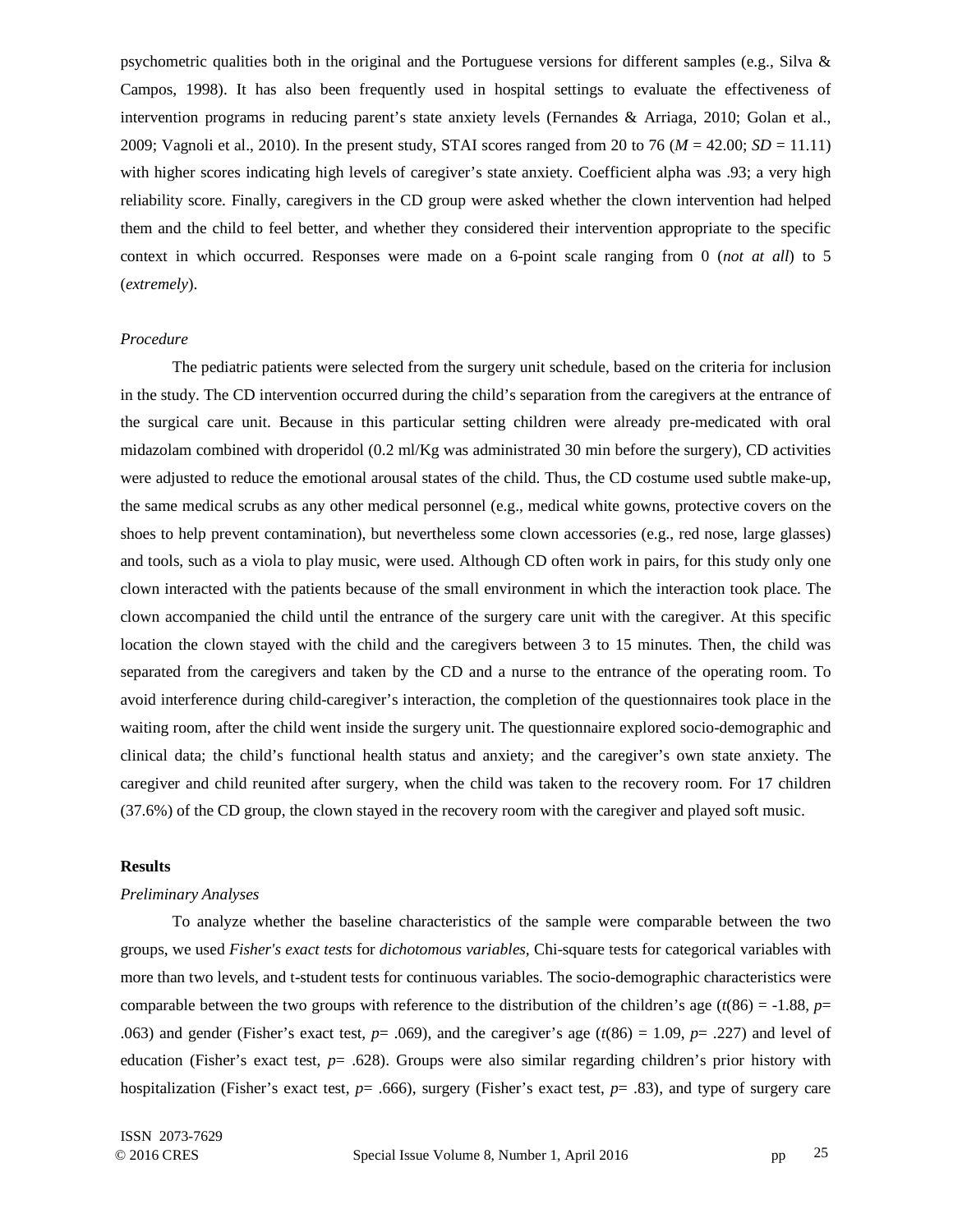(Fisher's exact test, *p*= 1.0) (see Table I). Children in the CD group were also fairly comparable to children in the control group on perceived functional status ( $t$  (86) = .08,  $p = .94$ ). More detailed information on the results of the functional status is given in Table II. With the exception of the item 'moody', all the other maladaptive behaviors indicative of children's reduced functional status were endorsed by a relatively small number of caregivers, indicating that the majority of children in the sample were perceived by their caregivers as not displaying functional problems in the two days leading up to surgery.

| <b>Items</b>         | $\boldsymbol{n}$ | $\%$ |
|----------------------|------------------|------|
| Moody                | 45               | 51.1 |
| Crying               | 42               | 47.7 |
| Eat well*            | 34               | 38.6 |
| Happy*               | 33               | 37.5 |
| Energetic*           | 33               | 37.5 |
| Interest*            | 33               | 37.5 |
| Sleep well*          | 32               | 36.4 |
| Respond when asked*  | 32               | 36.4 |
| Self-occupying*      | 29               | 33.0 |
| Sleep through night* | 29               | 33.0 |
| Irritable            | 27               | 30.7 |
| Difficult            | 27               | 30.7 |
| Communication*       | 25               | 28.4 |
| Tired and unhealthy  | 19               | 21.6 |
| $*Dourood$           |                  |      |

# **Table II. Children's functional status: frequency and percentage of functional problems in the preceding two days before surgery.**

**Reversed scoring** 

# *Hypothesis Testing*

Our main hypotheses were analyzed through the use of independent sample *t*tests. For estimations of the effect sizes both Cohen's *d* and Hedges' *gs* were reported as suggested by Lakens (2013). Contrary to our first hypothesis, no statistically difference was found between groups on children's anxiety ( $M_{CD}$  =  $32.40, SD_{CD} = 11.03$  vs.  $M_{Control} = 35.86, SD_{Control} = 15.69$ ,  $(85) = -1.19, p = .236, 95\%$  CI [-9.26, 2.33], Cohen's  $d = 0.26$ , and Hedges's  $g_s = 0.25$ . Thus, CD seemed to have no effect on children's preoperative anxiety at the entrance to the surgery care unit. However, in line with our second hypothesis, caregivers in the CD group reported significantly less state anxiety (*M* = 39.57, *SD* = 10.29) than those in the control group (*M*  $= 44.43, SD = 11.48$ , $t(86) = -2.09, p = .039, 95\% \text{ CI}$  [-9.48, -0.24], Cohen's  $d = 0.45$ , and Hedges's  $g_s = 0.44$ . In addition, caregivers in the CD group expressed very positive opinions about the clown intervention. The majority reported that the clown helped the child (77% 'a lot/extremely'; 16% 'moderately'; 7% 'little') and themselves (72% 'a lot' or 'extremely'; 21% 'moderately'; 5% 'little'; only one caregiver stated it was 'not at all' helpful). Their intervention was also considered very appropriate for the context in which it took place (91% ' lot/extremely'; 7% 'moderately').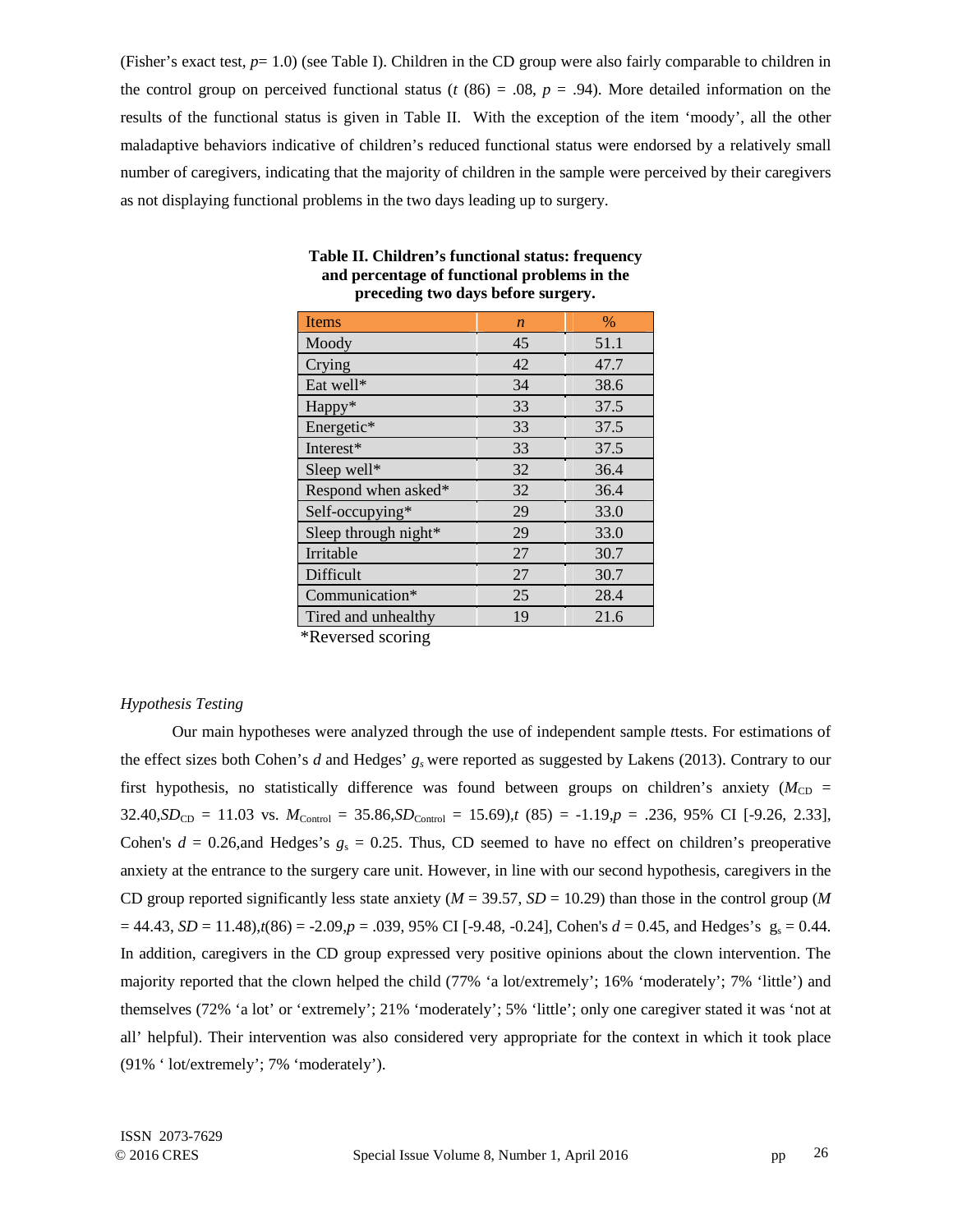Pearson bivariate correlations were also performed to identify demographic and clinical variables that might predict preoperative child and caregiver anxiety. As can be seen in Table III, there was no statistically significant relationship between demographic/clinical measures and the levels of the child and caregiver anxiety. Furthermore, contrary to the third and fourth hypotheses, the display of preoperative functional problems and caregiver anxiety were not related to children's anxiety. However, a significant correlation was found between the perceived functional problems of the child and caregiver's state anxiety, *r* (88) = .24, *p* = .024.

|                          | Child        | Caregiver    |
|--------------------------|--------------|--------------|
|                          | <b>State</b> | <b>State</b> |
|                          | Anxiety      | Anxiety      |
| Child's sex              | .10          | .17          |
| Child's age              | .13          | $-.03$       |
| Child's prior history of | $-.04$       | .14          |
| surgery                  |              |              |
| Child's prior history of | .06          | $-.09$       |
| hospitalization          |              |              |
| Caregiver's age          | $-.06$       | .05          |
| <b>Functional status</b> | .18          | $.24*$       |
| Child's anxiety          |              | .11          |
| * $p<.05$                |              |              |

# **Table III. Pearson correlations between demographic and clinical data, child functional status and anxiety and caregiver anxiety.**

Given that we only found significant relationships between caregiver's anxiety and the general functional status of the child and group condition, we only tested H4 (but not H3), i.e., whether CD intervention would be still able to explain some variance in the caregiver's anxiety, over and above the perceived functional problems of their child (see Table IV). A Hierarchical Multiple Regression (HMR) analysis showed that child functional status contributed significantly to the regression model ( $F(1, 86)$ ) = 5.31, $p = .024$ ) accounting for 6% of the variance in caregiver's anxiety. The inclusion of the group condition to the model in step 2 increased the explanation significantly, with an additional 5% of the variance in caregiver's anxiety, after statistically controlling for the functional status ( $F_{\text{change}}$  (1, 85) = 4.52,  $p = .036$ ). Overall, the results showed that both group condition (i.e., being in the CD group) (β = -.24,  $p = .022$ ) and perceiving lower functional problems in the child (β = -.22, *p* = .036) accounted for 11% of low levels of caregiver's anxiety.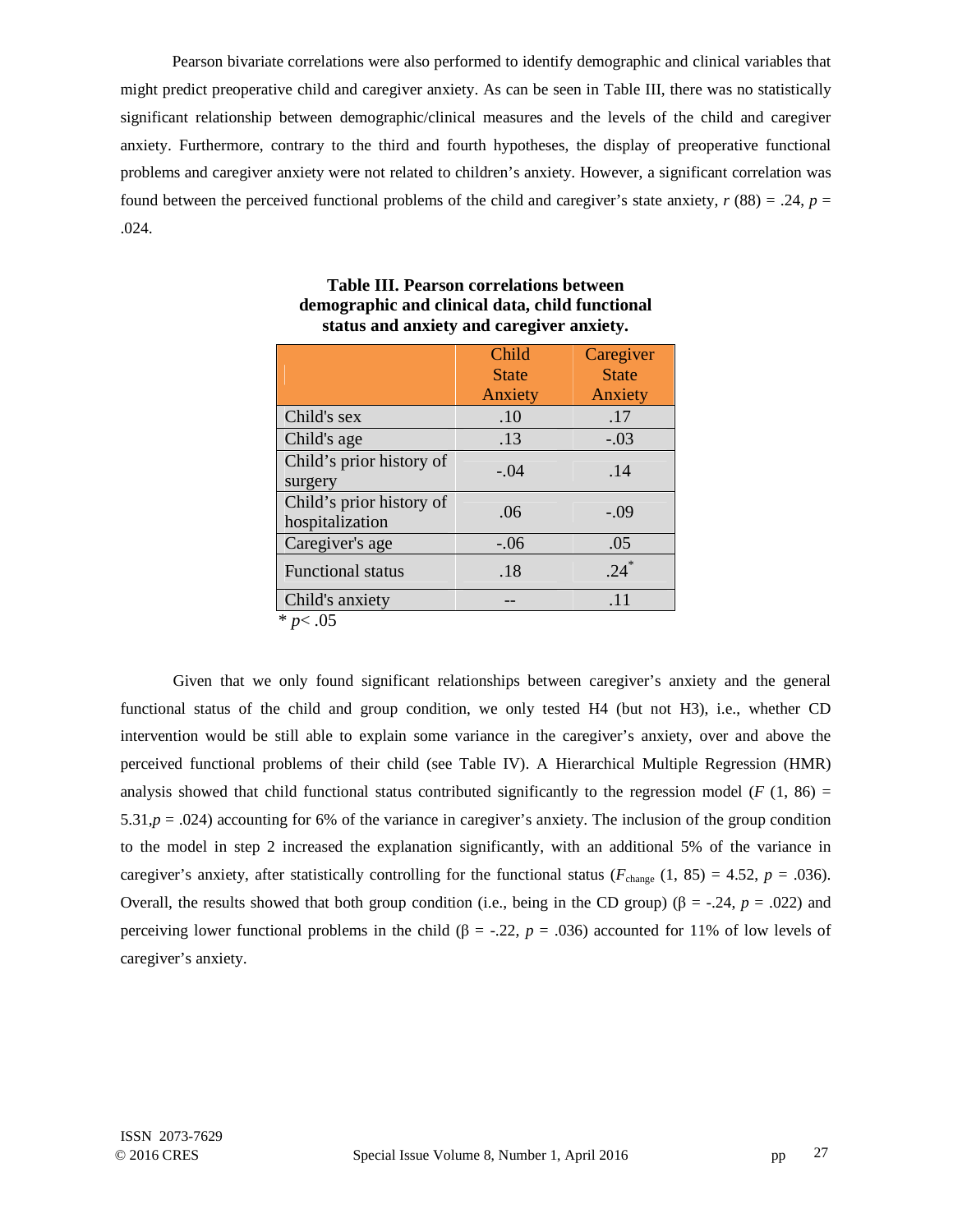| Table IV. Hierarchical Multiple Regression Analysis predicting caregiver's |
|----------------------------------------------------------------------------|
| anxiety                                                                    |

| Predictors      | Unstandardized<br>coefficients |           | Standardized<br>coefficients |         |                           |          |
|-----------------|--------------------------------|-----------|------------------------------|---------|---------------------------|----------|
|                 | B                              | <b>SE</b> |                              |         | $R^\angle$                | $\bm{F}$ |
| Step 1          |                                |           |                              |         | .06                       | $5.31*$  |
| Functional      |                                |           |                              |         |                           |          |
| status          | 5.43                           | 2.36      | .24                          | $2.30*$ |                           |          |
| Step 2          |                                |           |                              |         | .11                       | $5.02**$ |
| Functional      |                                |           |                              |         |                           |          |
| status          | 5.39                           | 2.31      | .24                          | $2.33*$ |                           |          |
| Group condition | 4.82                           | 2.27      | .21                          | $2.13*$ |                           |          |
|                 |                                |           |                              |         | $= .05, \Delta F = 4.52*$ |          |

*Note*. \*  $p$ <.05; \*\*  $p$ <.01; Group condition (Clown Doctors = 1; Control = 2).

# **Discussion**

Pediatric surgery can be a very stressful event for many families, with the potential of creating high preoperative anxiety in both children and caregivers. This, in turn, may negatively affect the behavioral responses of children both during hospitalization and after hospital discharge in short, medium and long-term. To reduce preoperative anxiety, several types of interventions have been proposed, but the results of research in this area have been mixed. One of the most promising interventions is the work that is being conducted in hospitals by 'clown doctors' (CD). However, research in this area has been scant at best, pointing out the need to identify how, and at what time in the hospital stay, these groups of professional artists may have the strongest impact on reducing child and caregiver preoperative anxiety. Some studies suggest that Clown Doctors have an important role when the child is in the holding area (Golan et al., 2009; Messina et al., 2014), while others have indicated greater effects in contexts that tend to be more stressful to the child, such as the induction of anesthesia (Vagnoli et al., 2010; Vagnoli et al., 2005). However, in many of the studies investigating the effects of CD, the caregivers were always allowed to enter into the surgery care unit and operating room with their child. Therefore, parents were not separated from their child at any point. This is relevant, since research has also shown that the anticipation of being separated from caregivers is one of the factors that can be related to children's increased preoperative anxiety (LeRoy et al., 2003; Quiles et al., 2000). For this reason, we studied the effects of CD within this particular context – entrance to the surgery care unit during a phase in which the child is separated from their parents. This is a regular procedure at the hospital in which this study was conducted, and therefore it was not imposed by the researchers.

The potential effects of CD on parental anxiety is also an important factor because the caregivers' anxiety can be transferred to the child. Previous studies have also reported mixed findings, with some studies suggesting that CD significantly reduced caregiver's anxiety (Agostini et al., 2014; Dionigi et al., 2014; Fernandes & Arriaga, 2010; Vagnoli et al., 2005), while others did not find support for this outcome (Golan et al., 2009; Vagnoli et al., 2010). Thus, our present study was developed to contribute to this line of research and examine the effects of CD intervention on child and caregiver preoperative anxiety in a context that has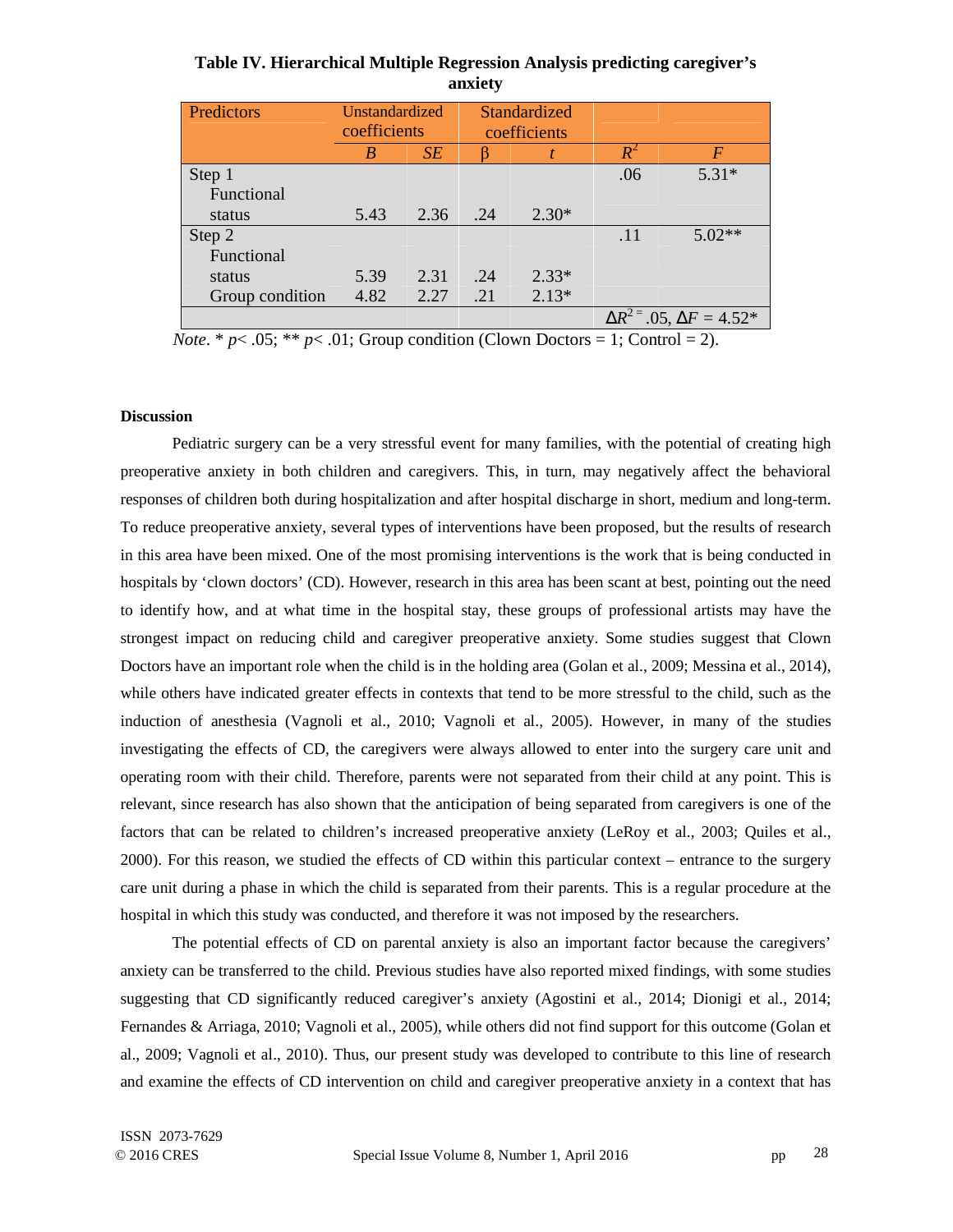not been investigated before. We expected that the CD intervention would produce lower levels of preoperative state anxiety in children and their caregivers compared to the control group.

Results from our study confirmed the hypothesis that predicted lower anxiety levels in caregivers, but did not support the hypothesis related to child anxiety. However, the use of a sedative premedication might be responsible for the lack of significant difference in child anxiety between the two groups. Sedative premedication, especially Midazolam, is a very effective technique in reducing children's preoperative anxiety (O'Sullivan & Wong, 2013). However, some of the side effects of sedation, i.e., being sleepy or drowsy, may have reduced the levels of interaction between clown-child, which according to Tan Jr., Metsälä, and Hannula (2014) can be a barrier during CD intervention. It is also possible that children might have not changed their level of anxiety because caregivers were present in both groups and therefore the children did not perceive this moment as stressful. Moreover, all the other factors that were measured (children's age, sex, prior history of surgery/hospitalization, children's functional problems in the preceding days, and caregiver's anxiety) were not significantly related to the children's preoperative levels of anxiety. This indicated that children's anxiety level at this particular phase was similar for most of the children in our study.

The m-YPAS scores were also relatively similar to studies in which children were evaluated in the waiting room (Messina et al., 2014; Vagnoli et al., 2005).This finding suggests that the combination of setting and sedation may have regulated anxiety levels and therefore rendering the Clown Doctor intervention doubtful. However, we do not know whether our results would be similar in the absence of premedication or in the absence of caregivers. In Vagnoli and colleagues' (2010) study it was found that clown intervention with parents present was better at reducing child preoperative anxiety during the induction phase compared to the other two conditions (parents alone or parental presence with premedication), but there were no significant difference in the waiting room and no effect on parental anxiety. In our study, we were only able to compare clown intervention with premedication and caregiver presence vs. caregiver presence and premedication, but in a different context, and we found different results for caregiver's anxiety. In future studies, it would be relevant to dissociate the effects of each intervention by comparing clown intervention alone vs. parent presence alone vs. premedication alone, so as to determine which can be more effective in reducing children's anxiety (cf. Vagnoli et al., 2010). Further, the children's preoperative anxiety measure we used in our study, although the same as in the other studies, was coded by different observers; in our study, by caregivers and one psychologist, instead of other health professionals. This methodological distinction might also have contributed to the findings. It would be relevant in future studies to include other observers coding the child anxiety behavior, and compare the results between the different groups of observers.

Nevertheless, caregivers found the clown intervention very positive for the children and themselves. CD was also viewed as appropriate for the context in which it took place. After separation from the child, caregiver anxiety in the CD group was significantly lower when compared to the anxiety reported by the control group. In addition to their positive view about the CD intervention at the entrance to the surgery unit, the fact that caregivers knew that the clown would also accompany the children until the surgery room, might have influenced their level of anxiety. Thus, the CD could have distracted caregivers from their concerns,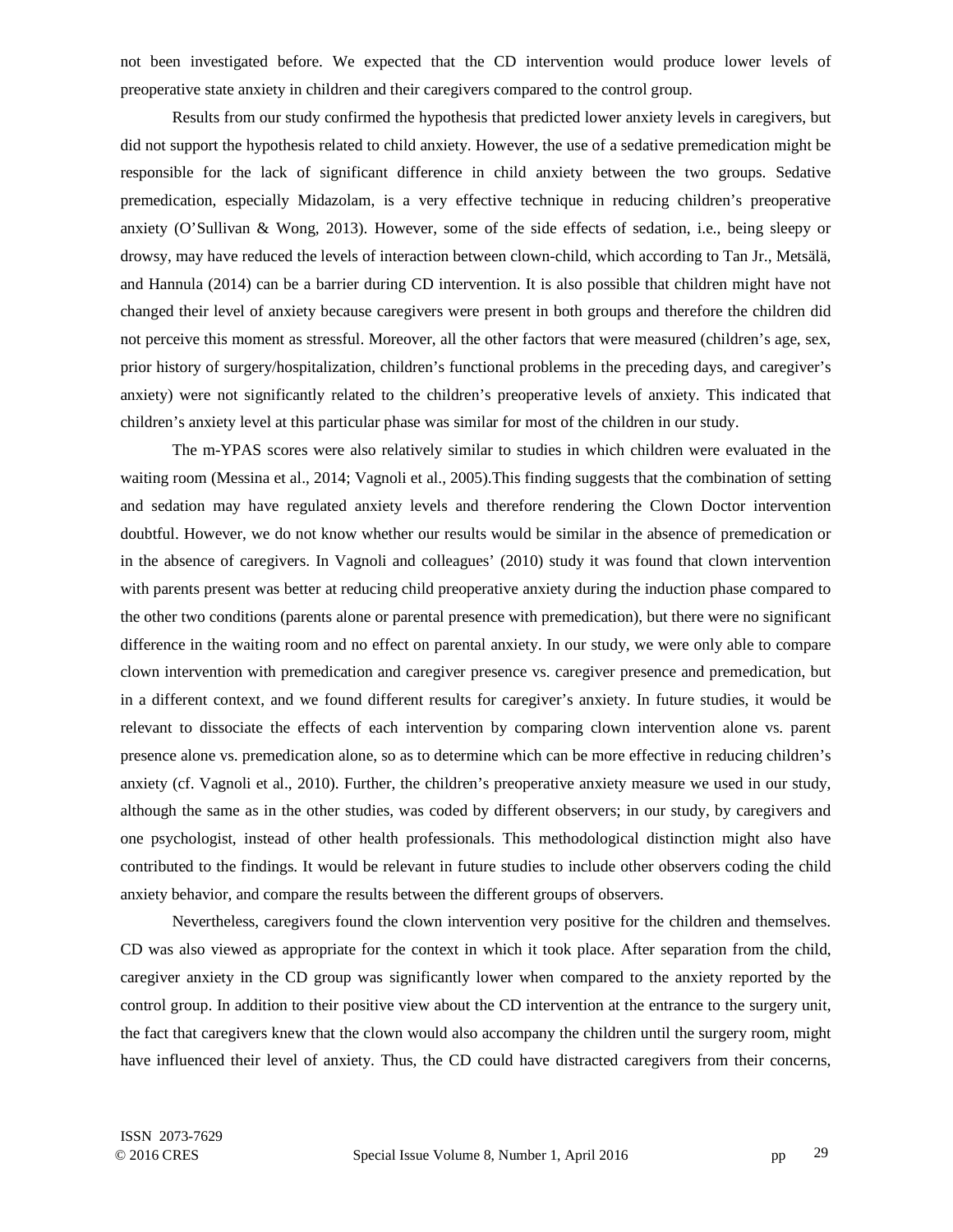fears, and tensions, and may have also been perceived to provide the emotional support the child needed while she/he was being transferred to the surgery room.

The correlation between caregivers' perception of the child functional problems and their own level of anxiety is another interesting finding in the study. It is understandable that higher anxiety level amongst the caregivers would be related to perceived higher functional health problems observed in the child, particularly as this was assessed only on the basis of the caregivers' views. Since this variable was considered relevant to predict caregiver anxiety, we statistically controlled for its effect by analyzing whether the influence of the CD intervention would still predict the caregivers' state anxiety. The multiple regression model showed that the CD intervention remained a significant predictor of lower state anxiety, and both variables (lower functional problems in the child and being in the clown group) contributed to explain low levels of caregiver's anxiety. One should take into account, however, that both variables only predicted 11% of the variance in caregivers' anxiety, indicating that the effect of these variables was relatively small, but nevertheless relevant to caregivers' emotional state.

The experimental study of the effects of CD in children, caregivers and health professionals is only in its beginning stages. The existing research supports their important role in hospitals but it also suggests that their effect might be stronger in particular situations than others. The most promising finding from the current study was the positive influence of the CD on caregivers' anxiety in the preoperative period, specifically at the moment when the child was entering the surgical care unit and was going to be separated from them. However, the presence of a clown only at the entrance of surgery care unit when the child was still in the presence of their parents and was under the influence of sedation, seemed to make no difference in the child's level of anxiety. However, in view of the overall caregivers' appreciation of the CD intervention and the potential impact of caregivers' emotional states on the well-being of children, we conclude that the CD presence at the entrance of a surgery care unit and in a phase that children are separated from caregivers, is very positive and should be encouraged. Further research on this important topic is warranted for the understanding of the conditions and the timing for effective clown intervention in order to reduce both the child's and the caregiver's anxiety and increase their well-being in hospital.

### **Footnotes**

[1] A total of 91 children and 91 caregivers were initially enrolled in this study. However, due to significant age differences between the two groups, three participants were excluded for presenting extreme age values that almost failed the age criteria. Nevertheless, similar results were found after testing the hypothesis with the inclusion of these three additional participants. The results obtained with the initial sample of 91 participants can be provided by the authors.

[2] Originally, we planned to collect observations from the hospital nursing staff. Due to their difficulties in being present for the whole time in which the interaction between the child-caregivers and clowns occurred, the few observational records collected from them were not analyzed.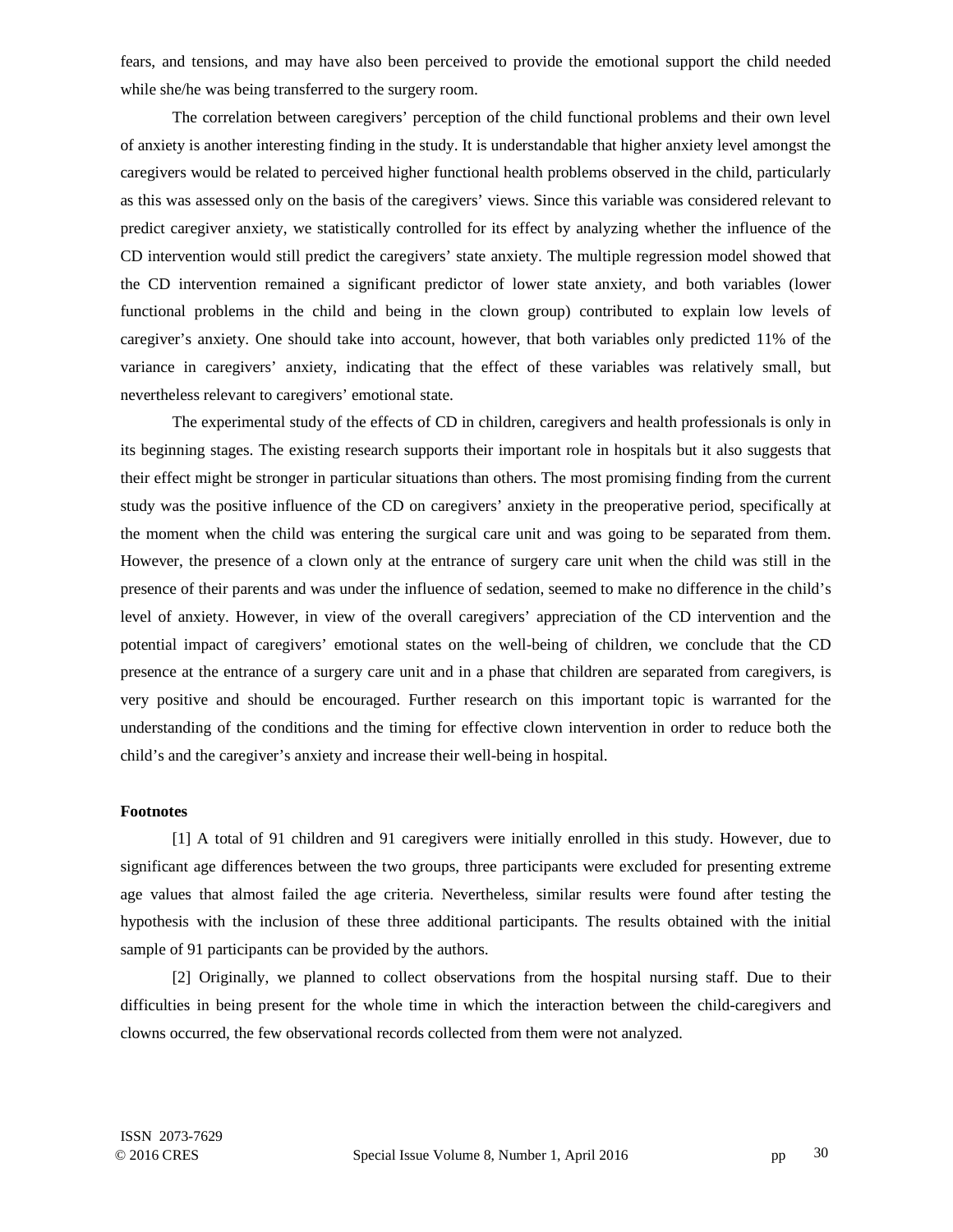[3] The results of the group condition on children's anxiety were very similar when analyzed separately the observational ratings of the psychologist ( $t(88) = -1.56$ ,  $p = 0.122$ ) or of the caregivers ( $t(88) =$  $-0.56, p = 0.579$ .

# **References**

- Agostini, F., Monti, F., Neri, E., Dellabartola, S., de Pascalis, L., & Bozicevic, L. (2014). Parental anxiety and stress before pediatric anesthesia: A pilot study on the effectiveness of preoperative clown intervention. *Journalof Health Psychology, 19*(5), 587-601.
- Berger, J., Wilson, D., Potts, L., & Polivka, B. (2014). Wacky Wednesday: Use of distraction through humor to reduce preoperative anxiety in children and their parents. *Journal of PeriAnesthesia Nursing, 29*(4), 285-291.
- Bevan, J. C., Johnston, C., Haig, M. J., Tousignant, G., Lucy, S., Kirnon, V., . . . Carranza, R. (1990). Preoperative parental anxiety predicts behavioural and emotional responses to induction of anaesthesia in children. *Canadian Journal of Anaesthesia, 37*(2), 177-182.
- Caldas, J. C., Pais-Ribeiro, J. L., & Carneiro, S. R. (2004). General anesthesia, surgery and hospitalization in children and their effects upon cognitive, academic, emotional and sociobehavioral development: A review. *Paediatric Anaesthesia, 14*(11), 910-915.
- Campbell, L., Clark, M., & Kirkpatrick, S. E. (1986). Stress management-training for parents and their children undergoing cardiac-catheterization. *American Journal of Orthopsychiatry, 56*(2), 234-243.
- Chetta, H. D. (1981). The effect of music and desensitization on preoperative anxiety in children. *Journal of Music Therapy, 18*(2), 74-87.
- Chieng, Y. J., Chan, W. C., Klainin-Yobas, P., & He, H. G. (2014). Perioperative anxiety and postoperative pain in children and adolescents undergoing elective surgical procedures: a quantitative systematic review. *Journal of Advanced Nursing, 70*(2), 243-255.
- Cote, C. J., Lerman, J., & Anderson, B. (2013). *A practice of anesthesia for infants and children* (5<sup>th</sup> Ed.). Philadelphia, PA: Elsevier.
- Dahlquist, L. M., Gil, K. M., Armstrong, F. D., Delawyer, D. D., Greene, P., & Wuori, D. (1986). Preparing children for medical examinations: the importance of previous medical experience. *Health Psychology, 5*(3), 249-259.
- Dionigi, A., Sangiorgi, D., & Flangini, R. (2014). Clown intervention to reduce preoperative anxiety in children and parents: A randomized controlled trial. *Journalof Health Psychology, 19*(3), 369-380.
- Fernandes, S., & Arriaga, P. (2010). The effects of clown intervention on worries and emotional responses in children undergoing surgery. *Journalof Health Psychology, 15*(3), 405-415.
- Fernandes, S., Arriaga, P., & Esteves, F. (2014). Providing preoperative information for children undergoing surgery: a randomized study testing different types of educational material to reduce children's preoperative worries. *Health Education Research, 29*(6), 1058-1076.
- Fernandes, S., Arriaga, P., & Esteves, F. (2015). Using an educational multimedia application to prepare children for outpatient surgeries. *Health Communication, 30*(12), 1190-1200.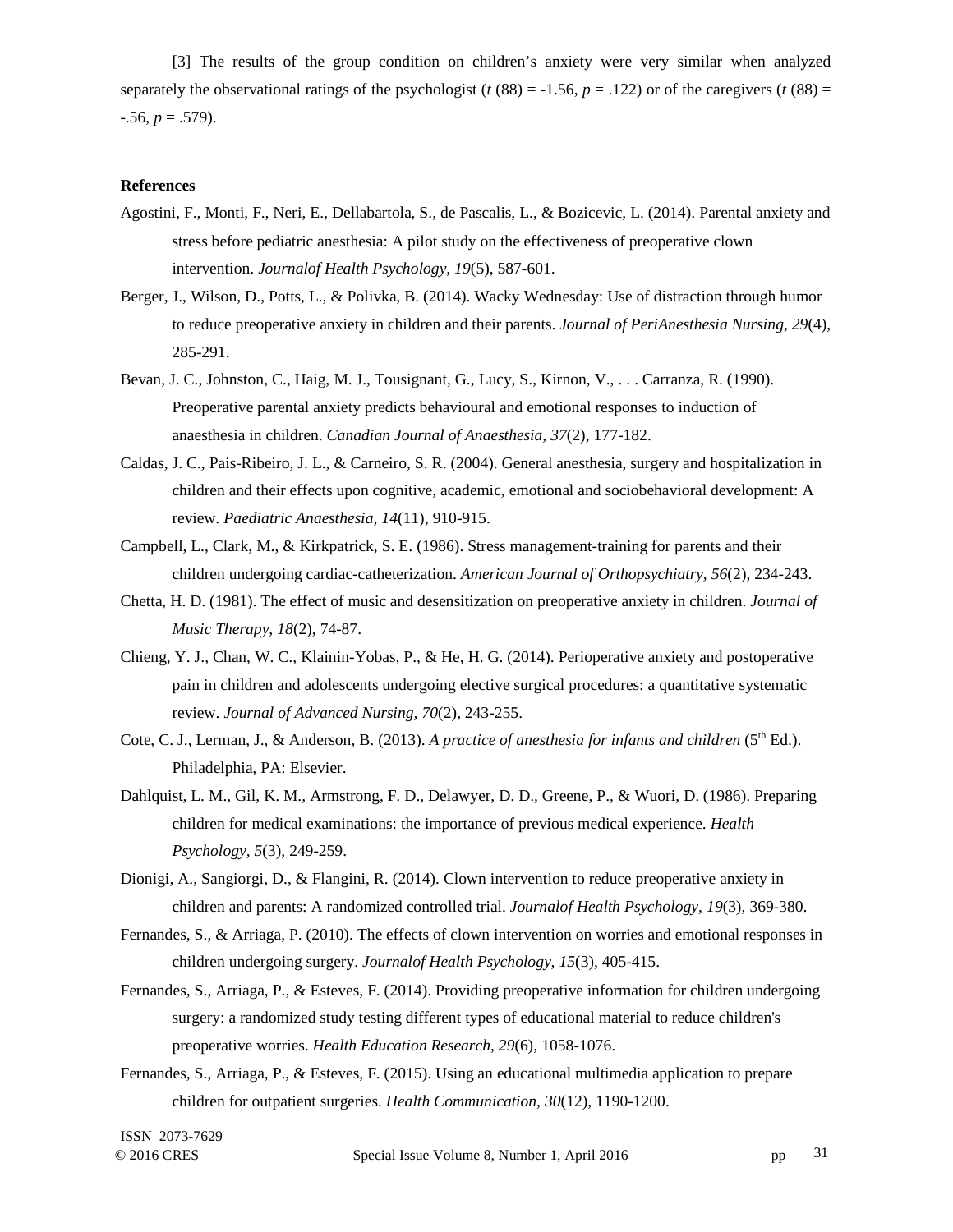- Fortier, M. A., & Kain, Z. N. (2015). Treating perioperative anxiety and pain in children: A tailored and innovative approach. *Pediatric Anesthesia, 25*(1), 27-35.
- Fortier, M. A., Bunzli, E., Walthall, J., Olshansky, E., Saadat, H., Santistevan, R., . . . Kain, Z. N. (2015). Web-based tailored intervention for preparation of parents and children for outpatient surgery (WebTIPS): formative evaluation and randomized controlled trial. *Anesthesia and Analgesia, 120*(4), 915-922.
- Fortier, M. A., Martin, S. R., Chorney, J. M., Mayes, L. C., & Kain, Z. N. (2011). Preoperative anxiety in adolescents undergoing surgery: a pilot study. *Paediatric Anaesthesia, 21*(9), 969-973.
- Fortier, M. A., Weinberg, M., Vitulano, L. A., Chorney, J. M., Martin, S. R., & Kain, Z. N. (2010). Effects of therapeutic suggestion in children undergoing general anesthesia: Arandomized controlled trial. *Paediatric Anaesthesia, 20*(1), 90-99.
- Gitto, E., Marseglia, L., D'Angelo, G., Manti, S., Crisafi, C., Montalto, A. S., . . . Romeo, C. (2015). Melatonin versus midazolam premedication in children undergoing surgery: A pilot study. *Journalof Paediatricsand Child Health*. Advance online publication.
- Golan, G., Tighe, P., Dobija, N., Perel, A., & Keidan, I. (2009). Clowns for the prevention of preoperative anxiety in children: a randomized controlled trial. *Paediatric Anaesthesia, 19*(3), 262-266.
- Golden, L., Pagala, M., Sukhavasi, S., Nagpal, D., Ahmad, A., & Mahanta, A. (2006). Giving toys to children reduces their anxiety about receiving premedication for surgery. *Anesthesia and Analgesia, 102*(4), 1070-1072.
- Hagglof, B. (1999). Psychological reaction by children of various ages to hospital care and invasive procedures. *Acta Paediatrica, 88*, 72-78.
- Hayes, A. F., & Krippendorff, K. (2007). Answering the call for a standard reliability measure for coding data. *Communication Methods and Measures, 1*, 77-89.
- Kain, Z. N., Caldwell-Andrews, A. A., Krivutza, D. M., Weinberg, M. E., Gaal, D., Wang, S. M., & Mayes, L. C. (2004). Interactive music therapy as a treatment for preoperative anxiety in children: A randomized controlled trial. *Anesthesia & Analgesia, 98*(5), 1260-1266.
- Kain, Z. N., Caldwell-Andrews, A. A., Maranets, I., McClain, B., Gaal, D., Mayes, L. C., . . . Zhang, H. (2004). Preoperative anxiety and emergence delirium and postoperative maladaptive behaviors. *Anesthesia and Analgesia, 99*(6), 1648-1654.
- Kain, Z. N., MacLaren, J., McClain, B. C., Saadat, H., Wang, S. M., Mayes, L. C., & Anderson, G. M. (2007). Effects of age and emotionality on the effectiveness of midazolam administered preoperatively to children. *Anesthesiology, 107*(4), 545-552.
- Kain, Z. N., Mayes, L. C., Caldwell-Andrews, A. A., Karas, D. E., & McClain, B. C. (2006). Preoperative anxiety, postoperative pain, and behavioral recovery in young children undergoing surgery. *Pediatrics, 118*(2), 651-658.
- Kain, Z. N., Mayes, L. C., Cicchetti, D. V., Bagnall, A. L., Finley, J. D., & Hofstadter, M. B. (1997). The Yale Preoperative Anxiety Scale: How does it compare with a "gold standard"? *Anesthesia & Analgesia, 85*(4), 783-788.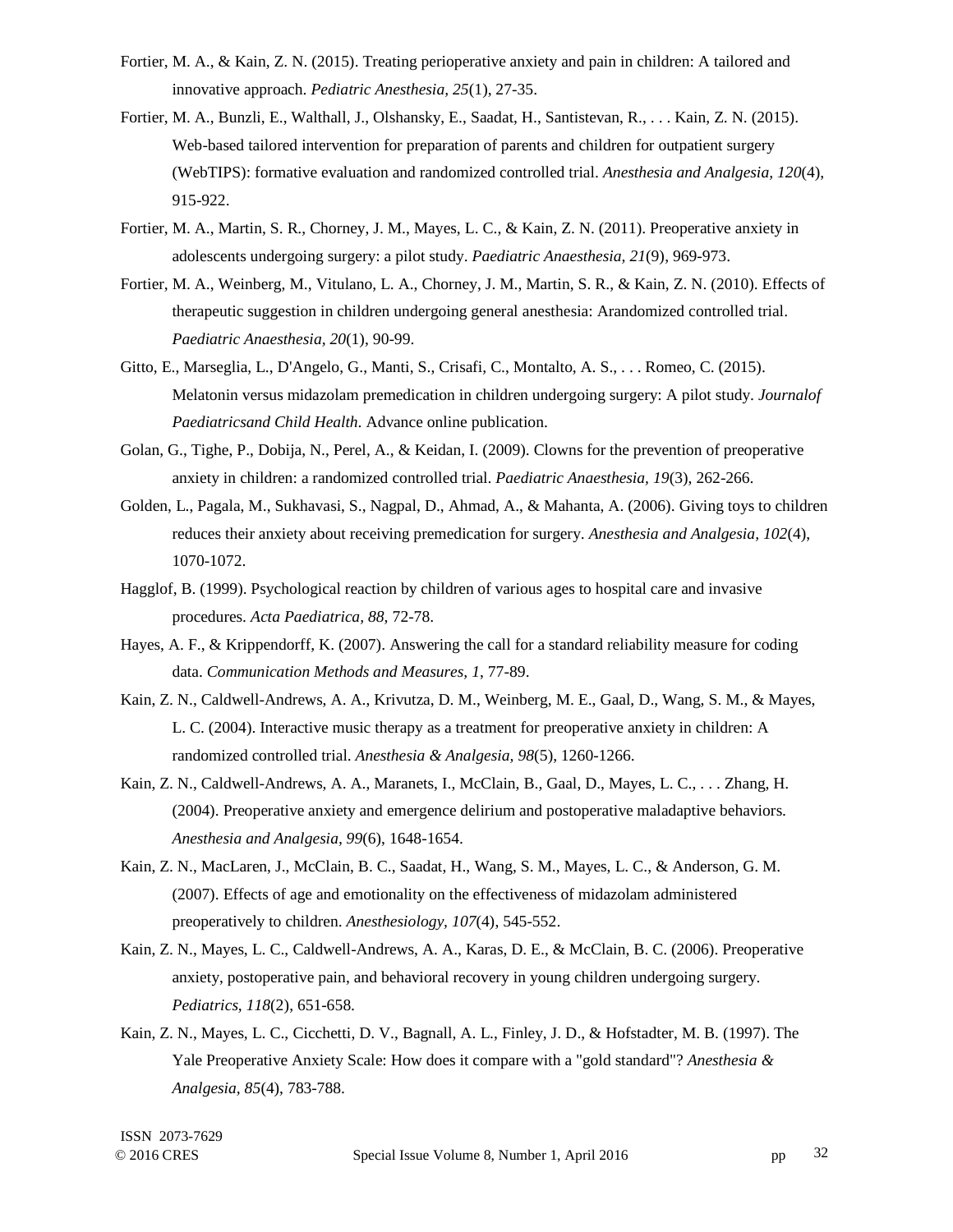- Kain, Z. N., Mayes, L. C., OConnor, T. Z., & Cicchetti, D. V. (1996). Preoperative anxiety in children: Predictors and outcomes. *Archives of Pediatrics & Adolescent Medicine, 150*(12), 1238-1245.
- Kerimoglu, B., Neuman, A., Paul, J., Stefanov, D. G., & Twersky, R. (2013). Anesthesia induction using video glasses as a distraction tool for the management of preoperative anxiety in children. *Anesthesia and Analgesia, 117*(6), 1373-1379.
- Kim, H., Jung, S. M., Yu, H., & Park, S. J. (2015). Video distraction and parental presence for the management of preoperative anxiety and postoperative behavioral disturbance in children: A randomized controlled trial. *Anesthesia & Analgesia, 121*(3), 778-784.
- Lakens, D. (2013). Calculating and reporting effect sizes to facilitate cumulative science: a practical primer for t-tests and ANOVAs. *Frontiers in Psychology, 4*, 1-12.
- Larsen, S. H., McCrindle, B. W., Jacobsen, E. B., Johnsen, S. P., Emmertsen, K., & Hjortdal, V. E. (2010). Functional health status in children following surgery for congenital heart disease: a population-based cohort study. *Cardiology Young, 20*(6), 631-640.
- LeRoy, S., Elixson, E. M., O'Brien, P., Tong, E., Turpin, S., & Uzark, K. (2003). Recommendations for preparing children and adolescents for invasive cardiac procedures: A statement from the American Heart Association Pediatric Nursing Subcommittee of the council on cardiovascular nursing in collaboration with the council on cardiovascular diseases of the young. *Circulation, 108*(20), 2550- 2564.
- Lewis, C. C., Pantell, R. H., & Kieckhefer, G. M. (1989). Assessment of children's health status: Field test of new approaches. *Medical Care, 27*(3 Suppl), S54-S65.
- Li, H. C., & Lam, H. Y. (2003). Paediatric day surgery: Impact on Hong Kong Chinese children and their parents. *Journalof Clinical Nursing, 12*(6), 882-887.
- MacLaren, J. E., & Kain, Z. N. (2008b). Development of a brief behavioral intervention for children's anxiety at anesthesia induction. *Childrens Health Care, 37*(3), 196-209.
- MacLaren, J., & Kain, Z. N. (2008a). A comparison of preoperative anxiety in female patients with mothers of children undergoing surgery. *Anesthesia & Analgesia, 106*(3), 810-813.
- McCrindle, B. W., Zak, V., Pemberton, V. L., Lambert, L. M., Vetter, V. L., Lai, W. W., . . . Investigat, P. H. N. (2014). Functional health status in children and adolescents after Fontan: comparison of generic and disease-specific assessments. *Cardiol Young, 24*(3), 469-477.
- Meisel, V., Chellew, K., Ponsell, E., Ferreira, A., Bordas, L., & Garcia-Banda, G. (2010). The effect of "hospital clowns" on psychological distress and maladaptive behaviours in children undergoing minor surgery. *Psychology in Spain, 14*(1), 8-14.
- Messina, M., Molinaro, F., Meucci, D., Angotti, R., Giuntini, L., Cerchia, E., . . . Brandigi, E. (2014). Preoperative distraction in children: hand-held videogames vs clown therapy. *La Pediatria Medica e Chirurgica 36*(5-6), 98.
- O'Sullivan, M., & Wong, G. K. (2013). Preinduction techniques to relieve anxiety in children undergoing general anaesthesia. *Continuing Education in Anaesthesia, Critical Care & Pain, 13*(6), 196-199.